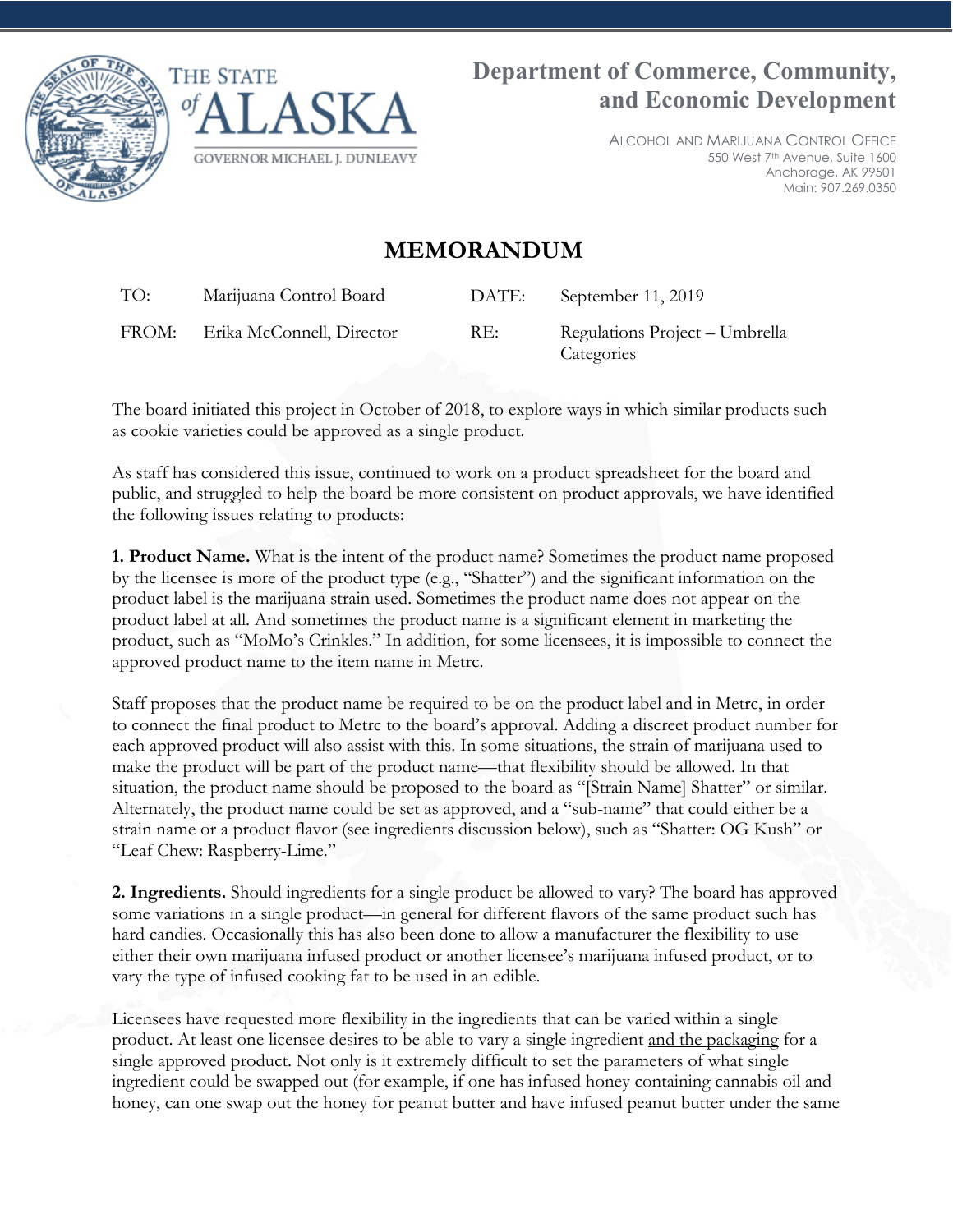Regulations: Umbrella Categories MCB September 11, 2019 Page 2

product approval?), but to have different-looking final products AND packaging is confusing for Enforcement and the public.

Staff recommends requiring a separate product for any change in ingredients as the most clear, straightforward, and consistent way to proceed. Should the board wish to do that, the board could examine the fee structure to lessen the monetary burden on licensees for similar products. That said, the board may conclude that requiring a separate product for each flavor of a hard candy or a cookie with different nuts isn't reasonable. If so, it will be difficult to address this in regulations in terms of drawing the line about what types of ingredients can vary, but form changes may facilitate this.

During discussions at the recent regulators meeting, I learned that Oregon allows some minor deviations in a single product, such as flavorings, but Ohio requires a separate product approval if there is any variation in the ingredients.

**3. Production Process.** 3 AAC 306.520(b) requires an applicant for a product manufacturing or concentrate manufacturing license to submit, "the equipment and solvents, gases, chemicals, and other compounds used to create concentrates and the processes to be used;" and "each marijuana product the applicant intends to process at this location; the product description must include the color, shape, texture, ingredients and standard production procedure to be used and the additional information required for product approval in 3 AAC 306.525." 3 AAC 306.525(b)(2) requires the submittal of "the proposed standard production procedure and detailed manufacturing process for each product."

The level of detail that is required for the production procedure and manufacturing process needs some thought. Licensees have legitimate concerns about proprietary information relating to their processes, but those concerns could be addressed by changes to what is considered a public record rather than the board not getting sufficient level of detail. This issue is complicated by a lack of understanding of the various processes used to make marijuana products on the part of the board's staff, which needs to be remedied.

For some product types, an intermediate product is made and identified in Metrc. For example, there is an approved product, a rosin, where the standard production method states that "either flower, bubble hash, dry sift or kief" will be used in the process to make the rosin. Bubble hash is a marijuana product, but the licensee does not have that as an approved product. Staff finds these intermediate products in Metrc at times which creates confusion.

Ultimately, what is the board's intent in approving individual products? My understanding is that it is to ensure the health and safety of the public by regulating the ingredients and manufacturing process, and ensuring that products available to consumers are not appealing to children and are properly packaged and labeled. (Packaging and labeling to be addressed in a separate regulations project already opened by the board—expect a draft at the next meeting.) The attached draft attempts to clarify some of the issues raised in this memo while keeping my understanding of the board's intent in mind. It assumes the board will wish to allow minor variations in product ingredients. It is a starting point for board discussion.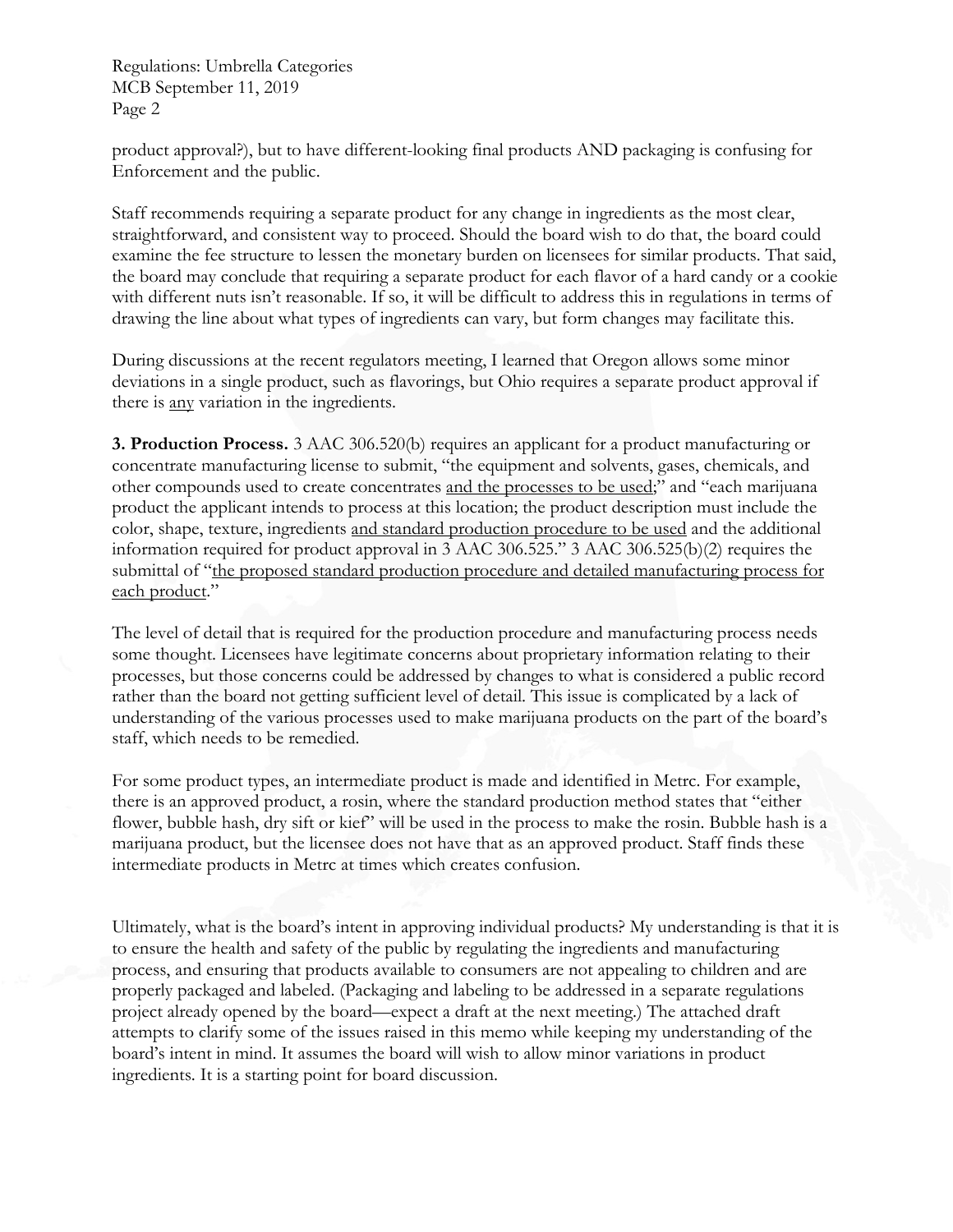Regulations: Umbrella Categories MCB September 11, 2019 Page 3

Options for the board:

- Put out for public comment
- Amend and put out for public comment
- Send back to staff for revisions
- Close the project without action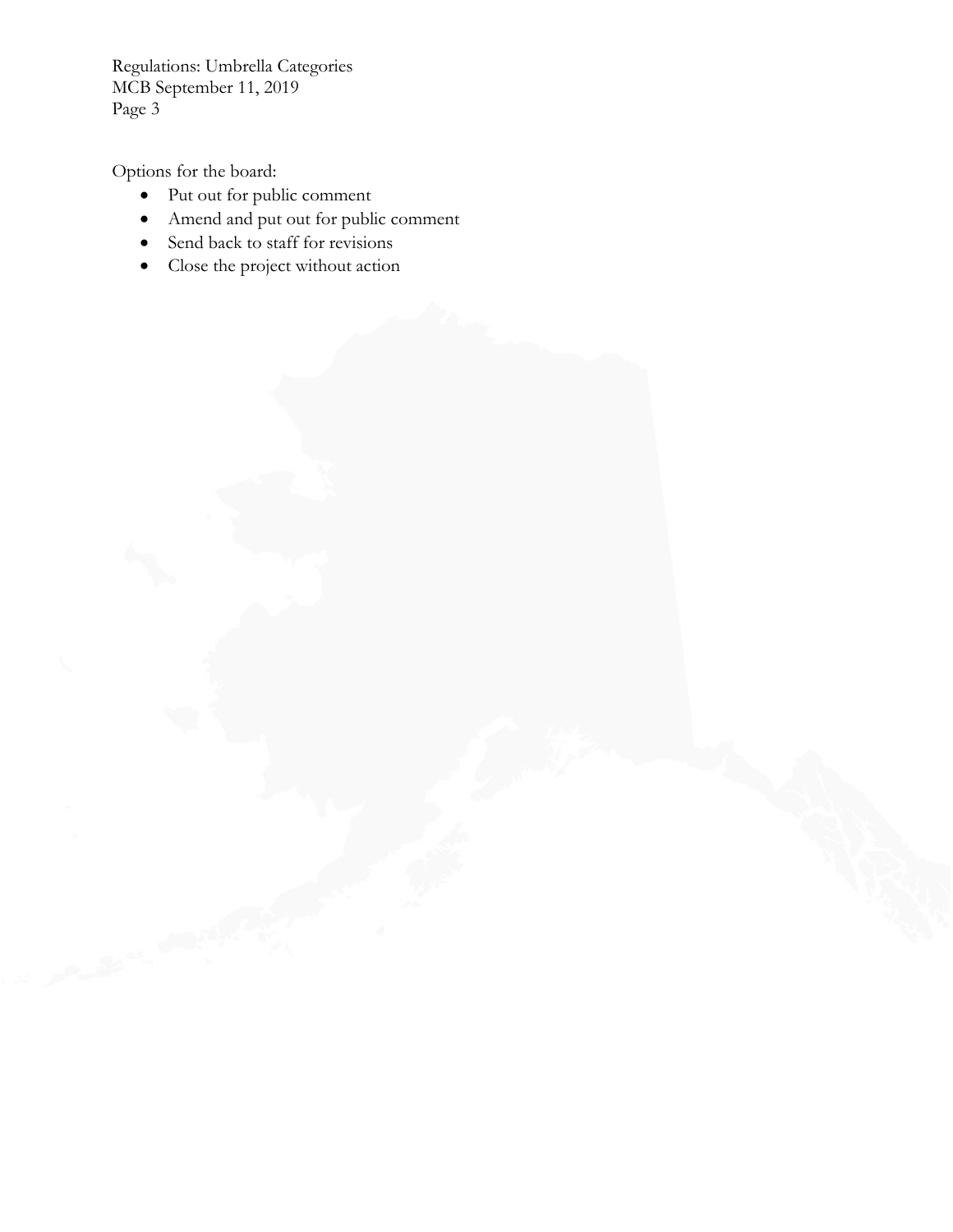3 AAC 306.520 is amended to read:

#### **3 AAC 306.520. Application for marijuana product manufacturing facility license.**

An applicant for a marijuana product manufacturing facility license, including a marijuana concentrate manufacturing facility license, must file an application on a form the board prescribes, and provide the information required under 3 AAC 306.020 and

(1) a copy of an active application for a required food safety permit under 18

AAC 31.020 from the Department of Environmental Conservation or a municipality with authority delegated under AS 17.20.072 and 18 AAC 31.945;

(2) a diagram of the proposed licensed premises required in 3 AAC 306.020(b), identifying the area where

(A) in-house testing, if any, will occur; and

(B) marijuana and any marijuana product, including marijuana

concentrate, will be stored;

(3) in the applicant's operating plan required under 3 AAC 306.020(c), a description of

(A) the equipment and solvents, gases, chemicals, and other compounds used to create concentrates and the processes to be used;

#### (B) **the information required for product approval in 3 AAC 306.525**

**for** each marijuana product the applicant intends to process at this location; [THE PRODUCT DESCRIPTION MUST INCLUDE THE COLOR, SHAPE, TEXTURE, INGREDIENTS AND STANDARD PRODUCTION PROCEDURE TO BE USED AND THE ADDITIONAL INFORMATION REQUIRED FOR PRODUCT APPROVAL IN 3 AAC 306.525;

1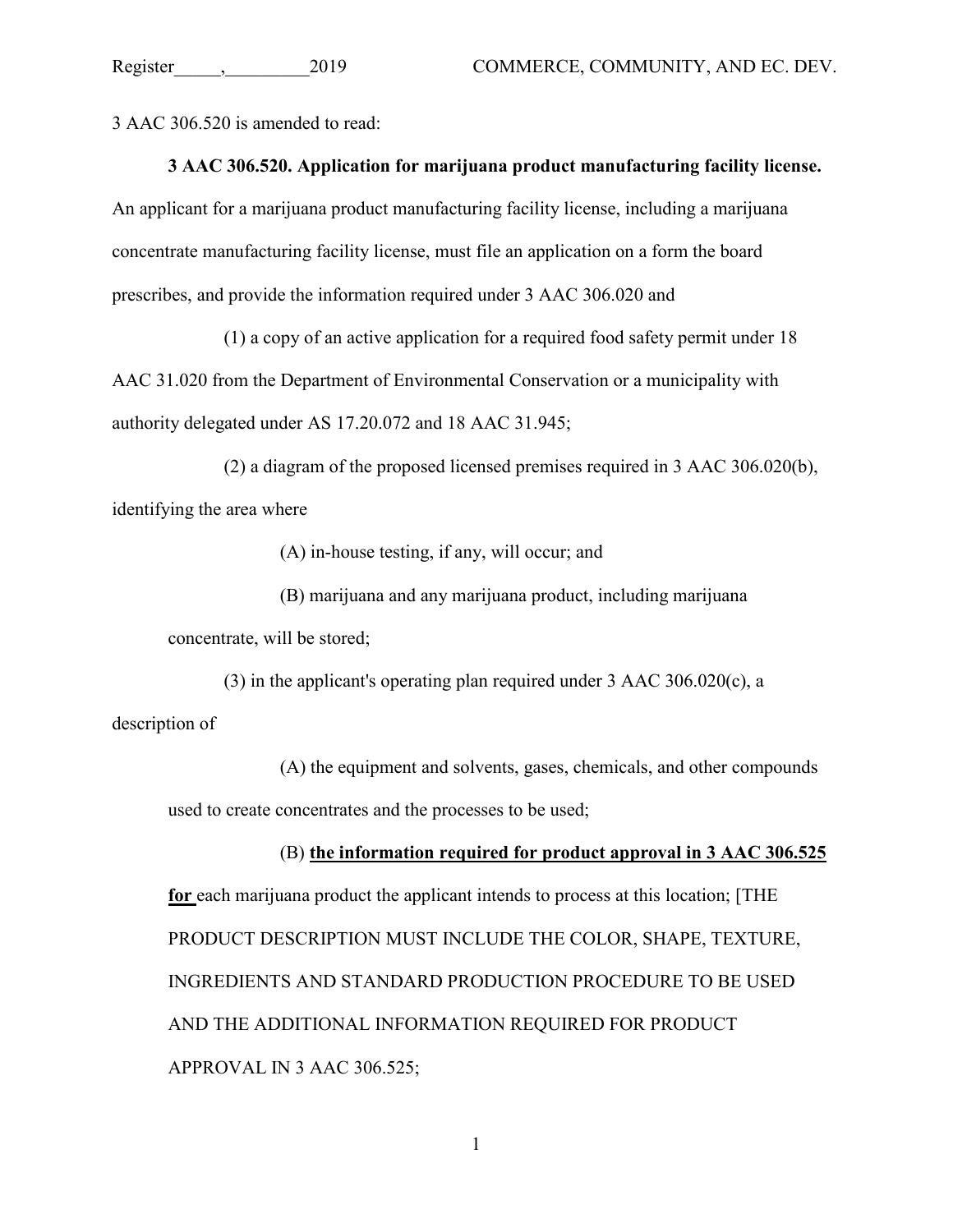#### (C) THE PACKAGING TO BE USED FOR EACH TYPE OF

PRODUCT;

#### (D) SAMPLE LABELS SHOWING HOW THE LABELING

#### INFORMATION REQUIRED IN 3 AAC 306.570 WILL BE SET OUT;] and

**(C)**[(E)] the applicant's plan for disposal of waste. (Eff. 2/21/2016,

Register 217; am 7/27/2017, Register 223; am  $\qquad / \qquad /$ , Register  $\qquad$ )

**Authority:** AS 17.38.010 AS 17.38.150 AS 17.38.200 AS 17.38.070 AS 17.38.190 AS 17.38.900 AS 17.38.121

3 AAC 306.525 is amended to read:

**3 AAC 306.525. Approval of concentrates and marijuana products.** (a) A marijuana product manufacturing facility, including a marijuana concentrate manufacturing facility, must obtain the board's approval for each product it will manufacture for sale or transfer to another licensed marijuana establishment. The board will not approve a product that is prohibited under 3 AAC 306.510(a)(4).

(b) An applicant for a marijuana product manufacturing facility license may request the board's approval of its intended products with a new license application by including, in its operating plan

(1) a photograph, drawing, or graphic representation of the expected appearance of each final product; [and]

(2) the proposed standard production procedure and detailed manufacturing process for each product**;**[.]

2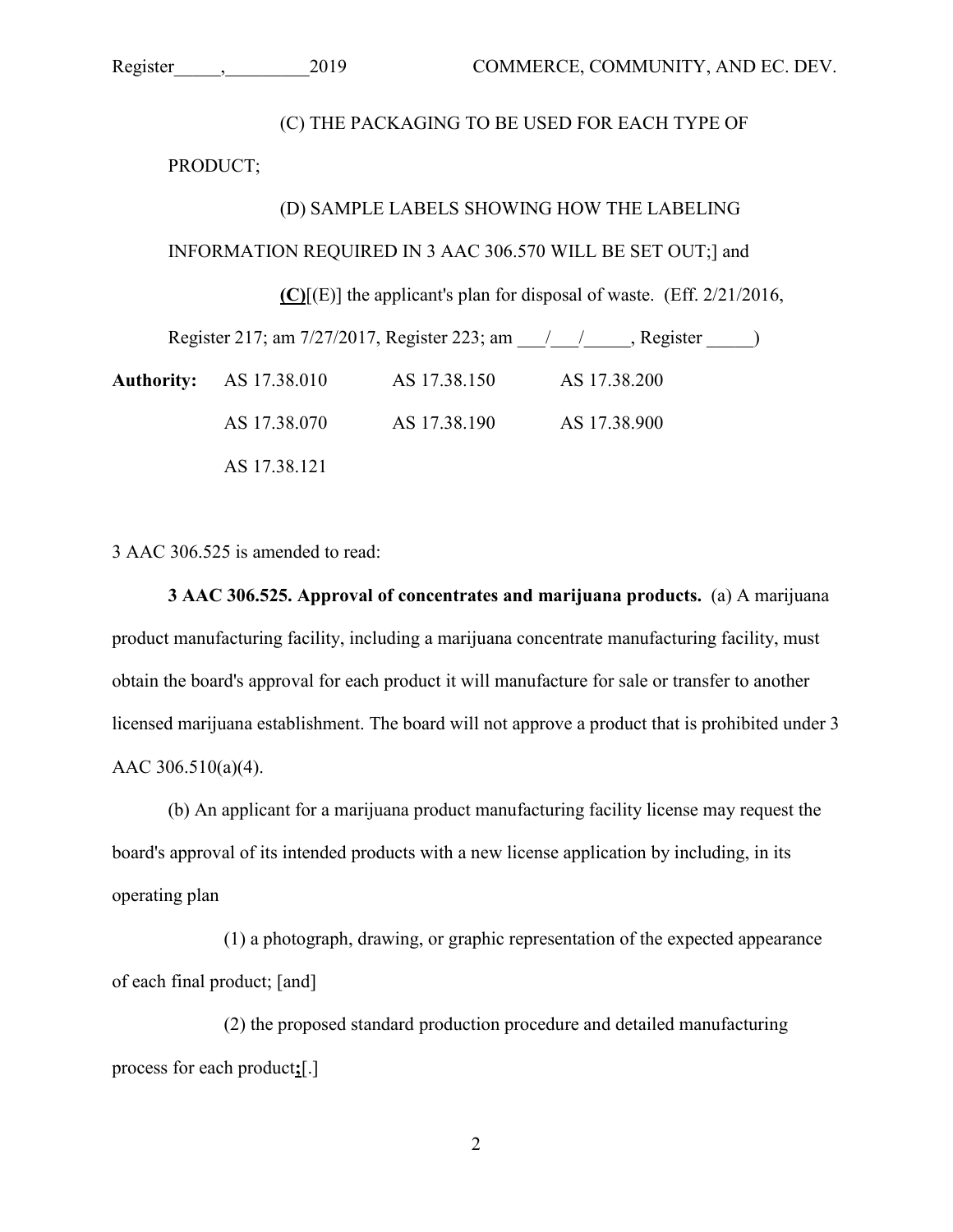## **(3) a product description, including the color, shape, texture, and**

#### **ingredients;**

## **(4) serving sizes proposed for each product;**

## **(5) the packaging to be used for each product; and**

# **(6) a sample label for each product showing how the labeling information**

## **required in 3 AAC 306.570 will be set out.**

(c) A licensed marijuana product manufacturing facility may at any time submit a new product approval request to the board on a form the board prescribes along with the fee required under 3 AAC 306.100(c).

(d) A licensed marijuana product manufacturing facility shall keep its ingredient list and potency limits for any food product containing marijuana on file at the marijuana product manufacturing facility's licensed premises. The ingredient list and potency limits for any product manufactured at the facility must be made available for inspection on request by the director, or an employee or agent of the board.

# **(e) Each product shall**

**(1) be assigned a product number by the board;**

**(2) contain the product name on the consumer label; the product name may include the marijuana strain name or a flavor name;**

**(3) be identified in the marijuana inventory tracking system by the product name.**

**(f) Except as follows, any deviation in ingredients or manufacturing process is indicative of a different product. The board may approve variations of secondary**